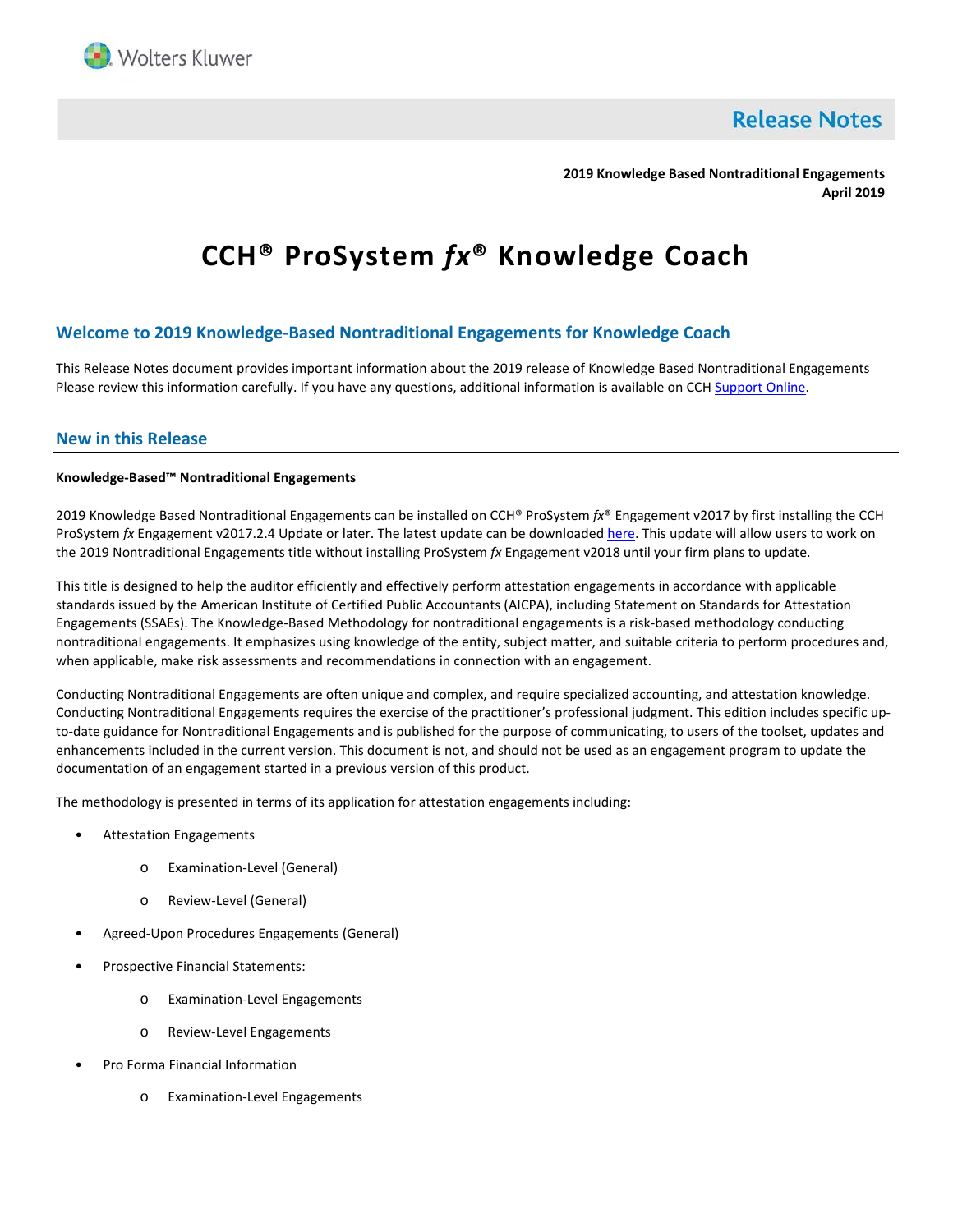- o Review-Level Engagements
- Entity's Compliance with Specified Requirements or the Responsible Party's Written Assertion
	- o Examination-Level Engagements
	- o Review-Level Engagements
- Management's Discussion and Analysis
	- o Examination-Level Engagements
	- o Review-Level Engagements
- Sustainability Information
	- o Examination-Level Engagements
	- o Review-Level Engagements
- Cybersecurity Risk Management Program
	- o Examination-Level Engagements
- Due Diligence Engagements (NEW)
	- o Consulting Engagements (NEW)
- Risk Assessment Engagements (NEW)
	- o Consulting Engagements (NEW)
- ElderCare Services Engagements (NEW)
	- o Consulting Engagements (NEW)

The forms and practice aids in the knowledge-based methodology will help the practitioner to perform the procedures necessary to complete the engagement in accordance with professional standards. The Knowledge-Based tools include documents, attestation programs, practice aids, correspondence, and example reports.

Although the KBA approach provides a framework for applying attestation standards, it is not a substitute for knowledge of professional standards and the exercise of the practitioner's professional judgment and professional skepticism. The practitioner may need to refer to additional resources to determine how to apply the applicable standards to unfamiliar or unique circumstances.

This document is published for the purpose of communicating the updates and enhancements included in the current version to users of the toolset. This document is not, and should not be used as an audit program to update the audit documentation of an engagement started in a previous version of this product.

If you are updating from a previous version of this title, refer to the Knowledge Coach User Guide Chapter 12. The guide is found on the Engagement File Room Help menu.

The 2019 documents include CCH® Accounting Research® material links to specific guidance that provides instant access to detailed analysis related to the steps and processes discussed in the workpapers.

#### **2019 Edition of Knowledge-Based Nontraditional Engagements**

- This edition features numerous enhancements, including:
	- NEW Consulting Engagements on Due Diligence
	- NEW Consulting Engagements on Risk Assessment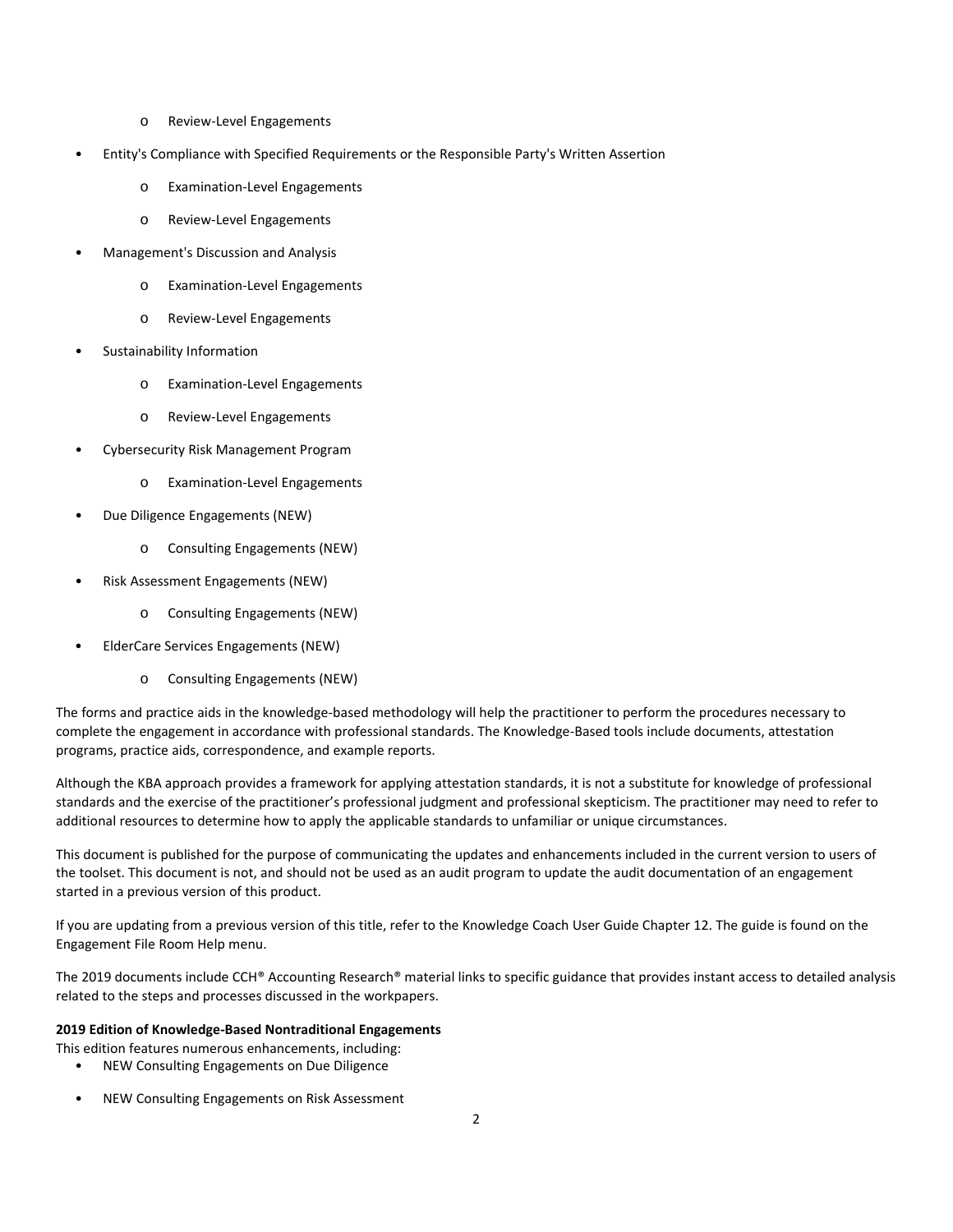- NEW Consulting Engagements on ElderCare Services
- Enhanced instructions and procedures throughout the toolset to improve workflow.
- New and reorganized columns in the workpapers documenting internal controls (ATT-400s) to improve workflow and address questions customers have raised in the past. Refer to KCO-001 for more descriptive changes and roll forward considerations.
- Enhancements to the activity-level control forms with updated subprocesses and activity-level control objectives throughout all the ATT-403 series workpapers.
- A new comments table in ATT-100 Engagement-Level Tailoring Questions to document any information you want to capture related to tailoring.
- Many new documents in this title as follows:
	- o AID-802 SWOT Analysis Worksheet: Risk Assessment Engagements
	- o CON-101 Overall Engagement Program: Due Diligence Engagement Buyer's Assistance
	- o CON-102 Overall Engagement Program: Due Diligence Engagement Seller's Assistance
	- o CON-103 Findings Summary: Consulting Engagement
	- o CON-104 Overall Engagement Program: Risk Assessment Engagement
	- o CON-105 Risk Assessment Engagement: Risk Identification and Prioritization Form
	- o CON-106 Overall Engagement Program: ElderCare Services Engagement
	- o CON-107 ElderCare Services Engagement: Client/Service Recipient Information Form
	- o COR-212 Engagement Letter: Due Diligence Engagement
	- o COR-213 Engagement Letter: Risk Assessment Engagement
	- o COR-214 Engagement Letter: ElderCare Services Engagement
	- o COR-917 Representation Letter: Due Diligence Engagement Target Entity
	- o COR-918 Representation Letter: Due Diligence Engagement Buyer Client
	- o COR-919 Representation Letter: Due Diligence Engagement Seller Client
	- o COR-920 Representation Letter: Due Diligence Engagement Buyer Non-Client
	- o COR-921 Representation Letter: Risk Assessment Engagement
	- o COR-922 Representation Letter: ElderCare Services Engagement
	- o RPT-1080 Due Diligence Engagement: Report on Procedures Performed in Connection with a Proposed Acquisition
	- o RPT-1081 Risk Assessment Engagement: Report on Procedures Performed and Risk Management Recommendations
	- o RPT-1082 ElderCare Services Engagement: Report and Recommendations

[Click here](http://support.cch.com/updates/KnowledgeCoach/pdf/guides_tab/2019%20NTE%20Title%20Overview%20for%20Knowledge%20Coach%20Users.pdf) for the 2019 Nontraditional Engagements Title Overview for Knowledge Coach Users.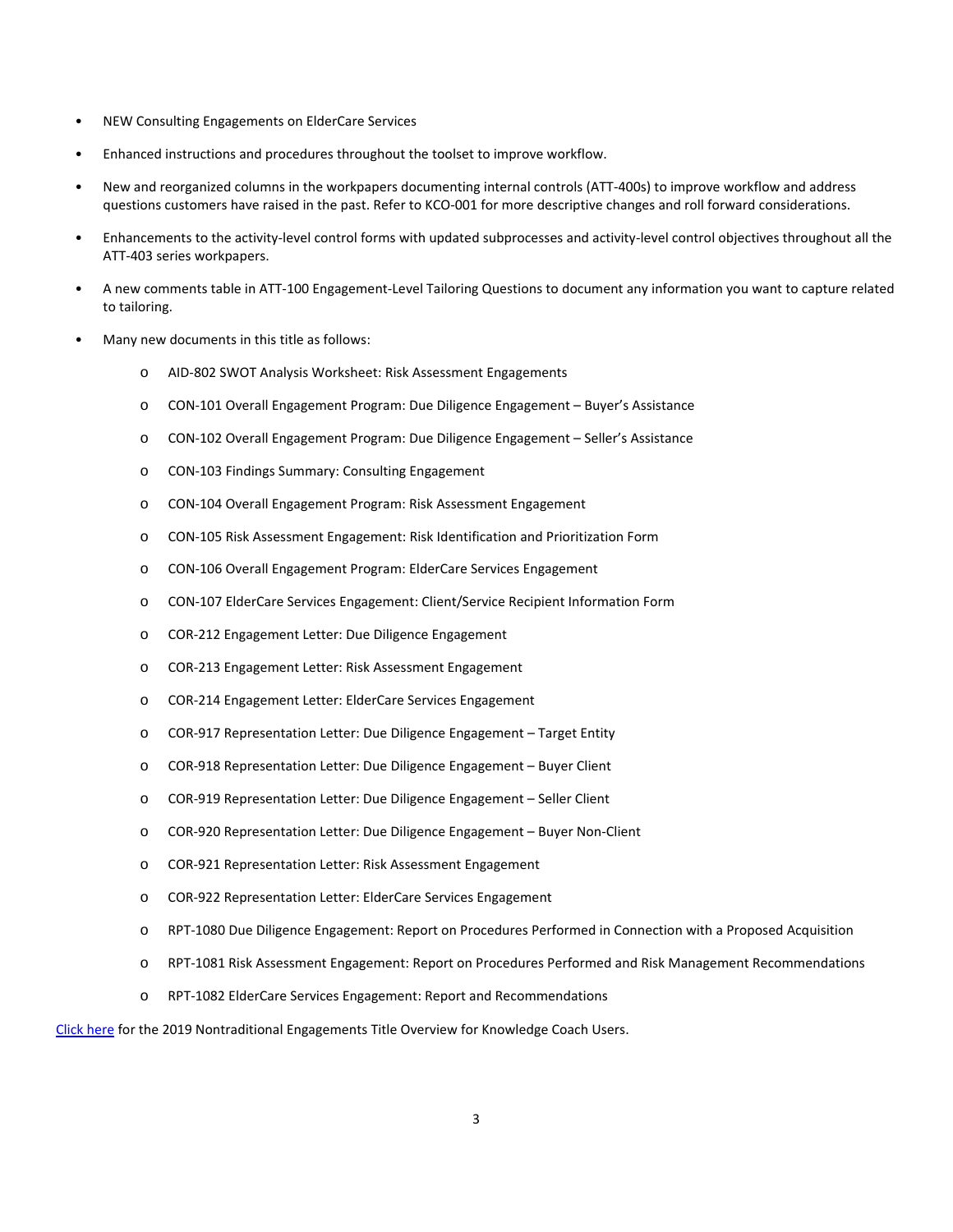In addition, forms and practice aids throughout have been updated to include new examples and tips, and where applicable, to take into account:

#### **New literature, standards, and developments, reflected in the following current audit and accounting guidance:**

- AICPA Auditing Standards Board (ASB) Statements on Standards for Attestation Engagements (SSAEs), Attestation Standards: Clarification and Recodification (SSAE No. 18)
- the 2011 Revision of Government Auditing Standards (GAGAS, or the Yellow Book)
- QC Section 10, A Firm's System of Quality Control
- Revised AICPA Code of Professional Conduct (Code), including the provisions of ET Section 1.295, Nonattest Services

## **Important Notes**:

- Make sure to save changes to workpapers before closing the workpaper or the binder to ensure data is correctly updated.
- If your Current Editor Knowledge Coach Microsoft® Word workpapers becomes read-only or crashes, please do the following:
	- Keep the binder with the affected workpapers open.
	- Select the workpaper in the binder window.
	- Go to **Tools > Save Knowledge Coach Answers**.

## **System Requirements**

- This title requires the 2018 Financial Statement Base Title. The 2018 Financial Statement Base title MUST be installed with one of the following versions of CCH® ProSystem *fx* ® Engagement and Knowledge Coach.
	- o Engagement and Knowledge Coach v2017 with CCH ProSystem *fx* Engagement v2017.2.4 Update or later availabl[e here.](https://support.cch.com/updates/Engagement/release2017/release2017.aspx)  To identify what version you are running, please go to the **Help > About** window within the application.
	- o Engagement and Knowledge Coach v2018 or later.
- If you are upgrading from Engagement v7.1 or lower please contac[t Technical Support.](https://support.cch.com/contact)
- A minimum of 4GB of RAM is required for optimal performance when opening and navigating through Knowledge Coach workpapers.

#### **License Requirements**

This title requires the Knowledge-Based Nontraditional Engagements license. Any user that does not have a license for this title will not be able to use Knowledge Coach functionality in workpapers.

For more information on how to update your licensing, vie[w How do I add or update CCH ProSystem fx Engagement Licenses?](https://support.cch.com/kb/solution.aspx/sw3937) on our website.

For more information on how to assign licenses, view [How do I assign Engagement Licenses?](https://support.cch.com/kb/solution.aspx/sw3943) on our website.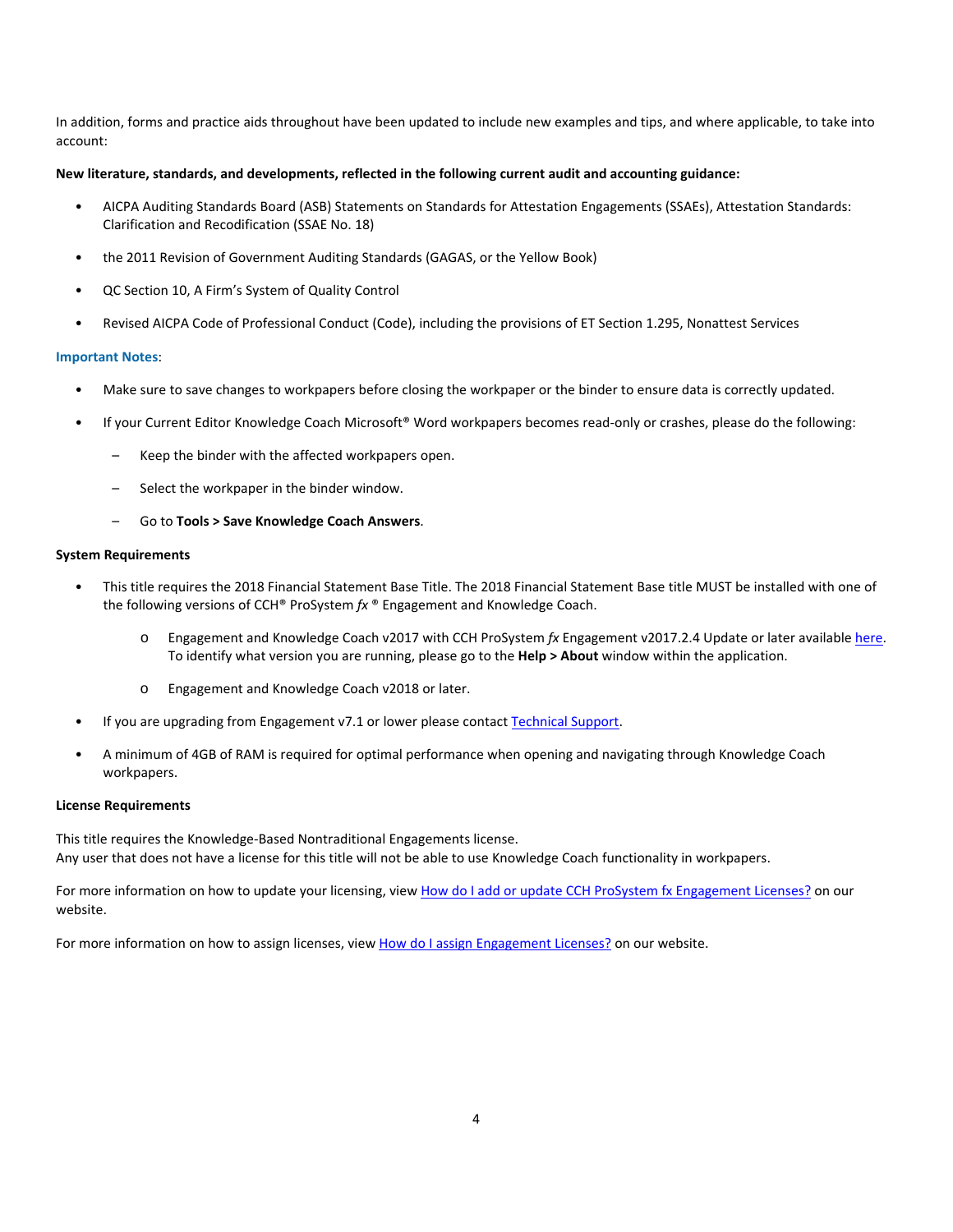## **Download Instructions**

If you are planning to use this title on Engagement and Knowledge Coach v2017, ensure you apply CCH ProSystem *fx* Engagement v2017.2.4 Update to all machines including Admin servers and terminal servers before installing the title. Review the Update's [release notes](https://d2iceilwdglxpz.cloudfront.net/release_notes/CCH%20ProSystem%20fx%20Engagement%20Release%20Notes%202017.2.4.pdf) for more information on deployment. To download this title:

- 1. Navigate to the [Knowledge Coach Updates](http://support.cch.com/updates/KnowledgeCoach) section of the Engagement Support Website.
- 2. Select the Knowledge Coach Series. The series are arranged by title type, then industry.
- 3. Click on the **Download File** link next to the title you wish to download.

**Note**: On some occasions the content package file (.KCP) will download with the extension changed to .ZIP. If this occurs, please change the extension of the downloaded file to KCP using all capital letters.

You must install the 2018 Financial Statement Base title before installing the 2019 Knowledge Based Nontraditional Engagements.

The Financial Statement Base title is also available on th[e Knowledge Coach Update Website.](http://support.cch.com/updates/KnowledgeCoach)

The Knowledge Coach Content Package (KCP) download is a proprietary file that must be installed from within Engagement. Save this KCP file to a location on your local drive, and follow the Installation Instructions below.

## **Installation Instructions**

Once you have downloaded your Knowledge Coach title, you will need to add it to the list of titles within CCH ProSystem *fx* Engagement. The only additional system requirement is approximately 75MB of disk space to store your Knowledge Coach Program content files. Please refer to the Engagement with Knowledge Coach Release Notes for any other system requirements.

After downloading the 2019 Knowledge Based Nontraditional Engagements, do the following:

- 1. Launch the Engagement Workpaper Management application so that the Local File Room is displayed.
- 2. Select **Tools > Knowledge Coach Titles**. The *Knowledge Coach Titles* window will be displayed.
- 3. Select **Add Title**.
- 4. Browse to the title package file (\*.KCP) that you previously downloaded from the Knowledge Coach Support Web site.
- 5. Select **Open**. The system will display a progress indicator while the title package is added. You will receive a message that the title has been successfully installed once the process is complete.

To release a title:

- 1. Select one of the Knowledge Coach titles in the list that has been added but is not yet released.
- 2. Choose **Release Title**. The current date and time will be displayed in the Date released column, and the status will change to "Released."

**Note**: In the Engagement Admin module, add and assign a Knowledge Coach module and the applicable Knowledge Coach title license to staff before using the workpapers.

**Important**: Once the 2019 Knowledge-Based Nontraditional Engagements title has been added and released, they will be automatically deployed to other staff members when they login to the "Office" location, or when they synchronize a binder that contains Knowledge Coach workpapers from this title.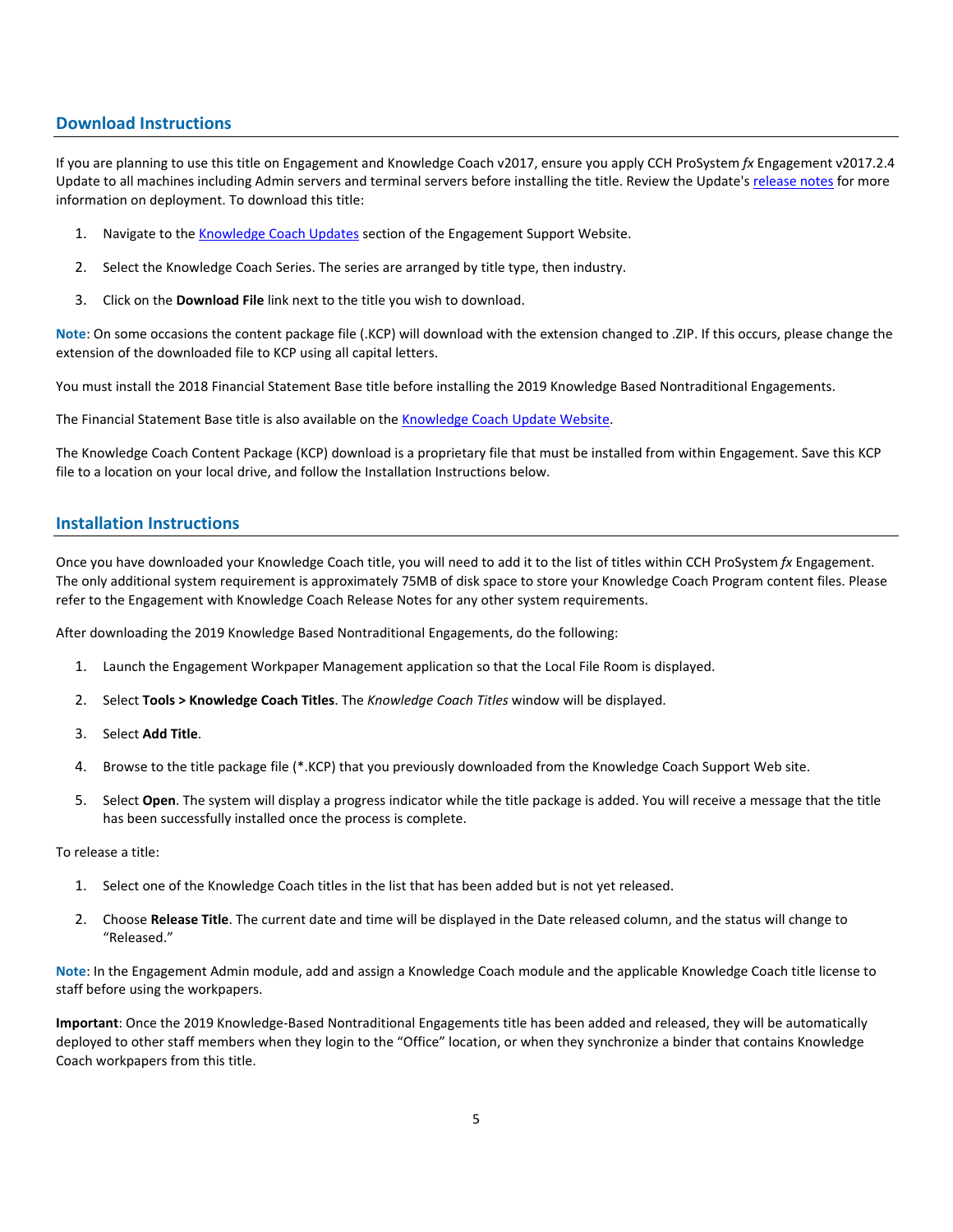# **Online Permission Key**

Permission key files may be downloaded from our [website](https://prosystemfxsupport.tax.cchgroup.com/permkey/download.aspx) or when adding or updating the new licenses within CCH ProSystem *fx* Engagement v2017 and higher. After updating the license file in the Engagement Admin module, licenses need to be assigned to the staff who will use 2019 Knowledge-Based Nontraditional Engagements.

If you have not already established a Single Sign-on (SSO) account with Customer Service, we urge you to do so at this time.

## CCH® Accounting Research Manager®

CCH's Accounting Research Manager (ARM) is the most comprehensive, up-to-date and objective online database of financial reporting literature. It includes all authoritative and proposed accounting, auditing, and SEC literature, plus independent, expert-written interpretive guidance.

Available on ARM, the Knowledge-Based Nontraditional Engagements Guide helps you comply with the most recent professional standards and guidance for the conduct of Nontraditional Engagements and to integrate the use of practice aids, tools, and other resources with its guidance. This publication supplements and complements the Knowledge-Based documents that are available in Knowledge Coach.

If you subscribe to an ARM library that includes Nontraditional Engagements content, you can link directly to source material from Resources within Knowledge Coach documents. These links have been updated to refer to the accounting standards under the FASB Accounting Standards Codifications. Also, if you subscribe to the Knowledge-Based Nontraditional Engagements Guide on ARM, you can take advantage of references to the guide material from within the Knowledge Coach documents.

With Accounting Research Manager, you maximize the efficiency of your research time, while enhancing your results. Learn more about our content, our experts, and how you can request your free trial by visiting the [Accounting Research Manager website.](http://www.accountingresearchmanager.com/) You can also access the Accounting Research Manager Web site by selecting **Engagement > Binder Window > Shortcuts Bar > Guidance tab**.

## Using Your Knowledge Coach Content

To use your Knowledge Coach Workpaper Templates, do the following:

- 1. Open a binder in Engagement.
- 2. Select the workpaper tab into which you would like to insert the workpaper.
- 3. Select **New Knowledge Coach Workpaper** from the toolbar or File menu. The *New Knowledge Coach Workpaper* dialog appears.
- 4. Select the **New Knowledge Coach Title** with the content you would like to use. You can only select titles you have installed. The information displayed changes to reflect the workpaper organization available for the selected title.
- 5. Select the **Knowledge Coach Workpapers** to insert into your binder and click **OK**.
- 6. In the *Selected Workpaper Properties* dialog, each workpaper name is automatically loaded into the Name field. Add a **workpaper index** in the Index field and make any Name modifications you desire. You can also modify the tab location or the roll forward settings for each workpaper.
- 7. Click **OK**. The integrated Knowledge Coach workpaper is now inserted into your engagement binder.

**Note**: For more information on how to use Knowledge Coach workpapers in your binder, see the Knowledge Coach User Guide.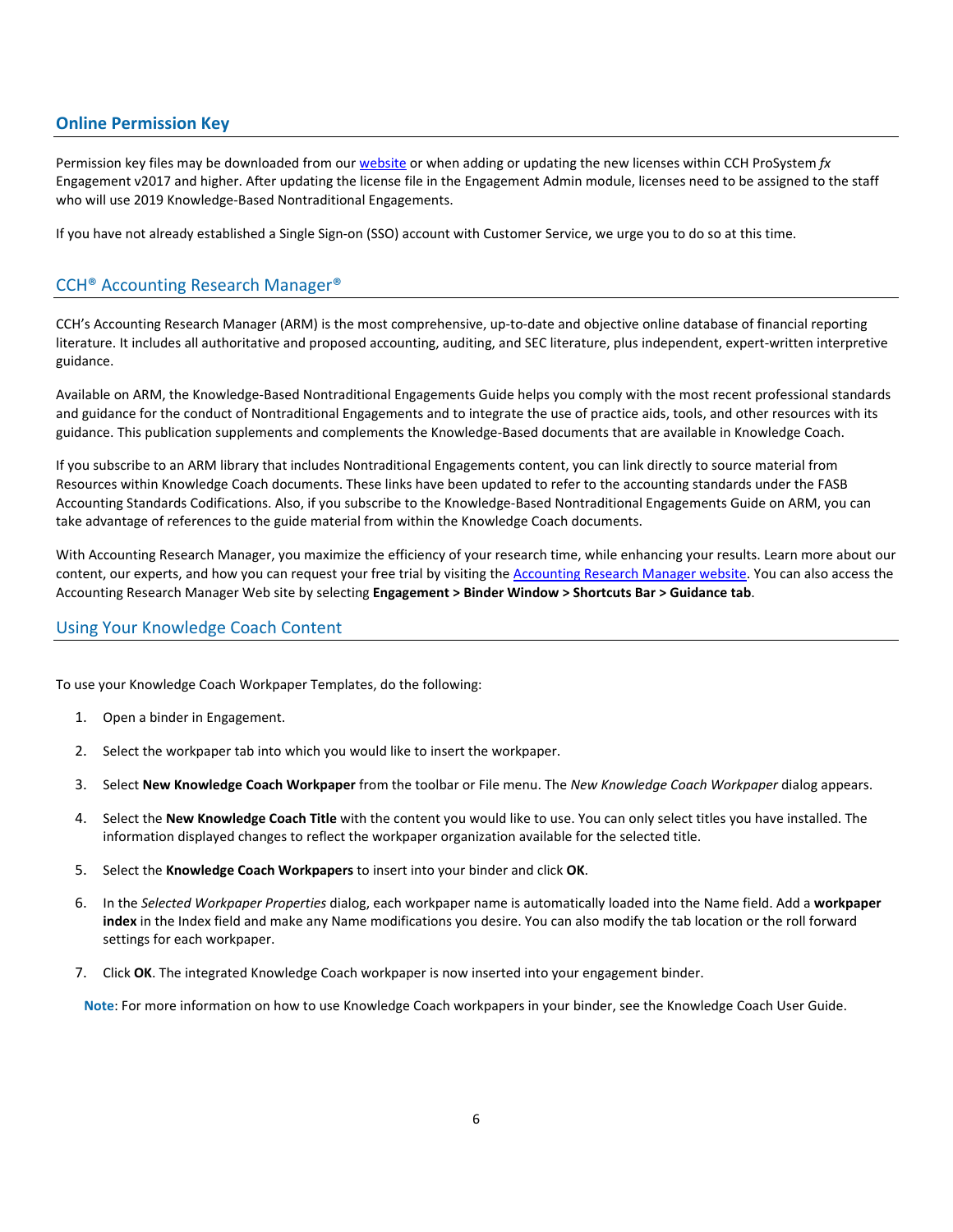# **Additional Information on Knowledge Coach and the KBA Methodology**

## **Knowledge-Based Audit (KBA) Methodology**

This methodology allows the results of one set of procedures to become the input for the next. The key components of the KBA methodology include:

- An Overview that guides auditors through the methodology;
- Knowledge-Based Attestation documents, integral to the risk assessment and overall audit processes, which contain steps and procedures required by professional standards;
- Customizable Engagement Programs that take auditors through related steps and procedures;
- Practice Aids to help auditors complete steps or processes outlined in the Knowledge-Based Attestation documents and Attestation Programs;
- Practitioner's Reports that provide a variety of sample practitioner's opinions on nontraditional engagements; and
- Correspondence documents that provide sample letters to be used to comply with professional standards, SSAE and SSCS requirements and in many other common situations.

## **CCH® ProSystem** *fx***® Knowledge Coach**

Knowledge Coach functionality allows auditors to use the Knowledge-Based-Audit methodology more efficiently by eliminating the need for duplicate entry of the same information, tailoring audit documentation to each particular engagement, and documenting the link between risks identified and procedures performed. ATT-100 Tailoring Question is a document in Knowledge Coach that presents engagement-level questions designed to aid in tailoring the engagement documentation to fit each client. Completing the questions helps the auditor avoid duplication and unnecessary workpapers.

**Note**: Before you begin your engagement, please review the guidance in ATT-101 through ATT-116 Overall Attestation Programs. This workpaper is intended to be your road map through a Knowledge-Based Audit methodology. You should start your audit with ATT-100 Tailoring Question Workpaper and ATT-101 through ATT-116 Overall Attestation Programs.

#### • **Risks**

Can be captured via the Risk Summary task pane from any Knowledge Coach workpaper by the current editor of KBA-501 Summary of Risk Assessments. This allows the user to continuously assess risks during the engagement. Several workpapers prompt the consideration of the presence of risks, but the Risk Summary task pane must be used to document those risks. All documented risks flow to the Risk Summary. To ensure risks show in findings tables, make sure to check the "workpaper identified in" field of the Risk pane.

#### • **Information Flow**

Helps cut down on the time spent duplicating information across forms. In addition, the flow of consistent information ensures that information and updates to information are not missed between workpapers. Drill-down functionality helps the user navigate quickly to the source of the information, aiding in the review of the engagement file.

## • **Diagnostics**

Help keep track of unresolved issues like unanswered questions, incomplete risks, program steps not linked to risks or relevant assertions, missing workpaper, and more.

## • **Links to Accounting Research Manager (ARM)**

If you subscribe to an ARM library that includes audit content, you can link directly to source material from Resources within Knowledge Coach workpapers. These links have been updated to reference to the accounting standards under the FASB Accounting Standards Codifications and the auditing standards issued by the AICPA. Also, if you subscribe to the Knowledge-Based Nontraditional Engagements Guide on ARM, you can take advantage of links to the audit guide material from within the Knowledge Coach documents.